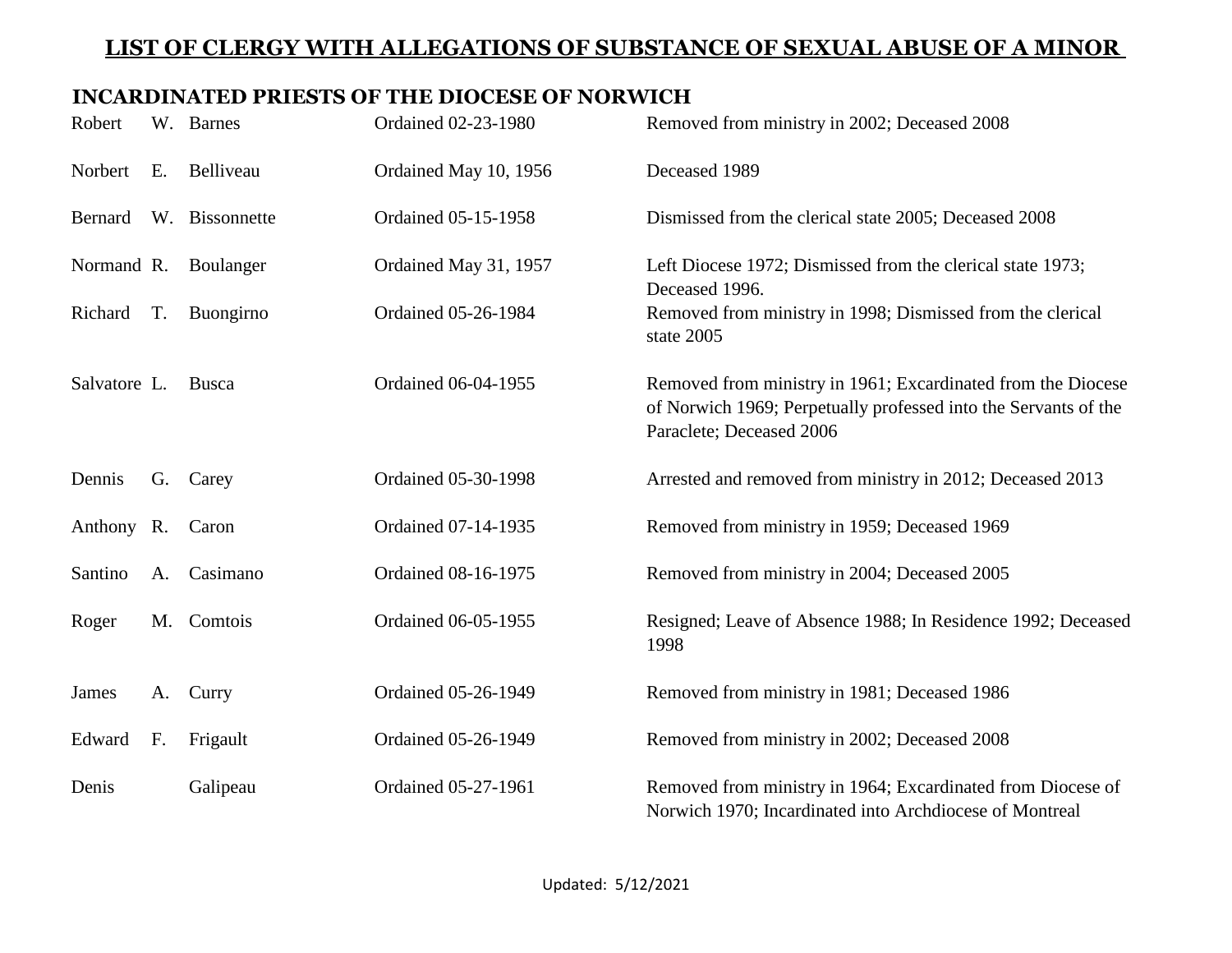| Roman                                                                        | S <sub>1</sub> | Gromala   | <b>Ordained 05-18-1950</b> | Left diocesan ministry 1955; Excardinated from Diocese of<br>Norwich 1972; Incardinated into Diocese of St. Petersburg;<br>Deceased 1991 |
|------------------------------------------------------------------------------|----------------|-----------|----------------------------|------------------------------------------------------------------------------------------------------------------------------------------|
| Paul                                                                         | L.             | Hebert    | Ordained 05-23-1959        | Removed from ministry 2004; Deceased in 2010                                                                                             |
| Raymond J.                                                                   |                | Jean      | Ordained 07-13-1957        | Removed from ministry in 1990; Deceased in 2001                                                                                          |
| John                                                                         | A.             | Kozon     | <b>Ordained 05-26-1949</b> | Removed from ministry 2005; Deceased 2013                                                                                                |
| Vincent                                                                      | F <sub>r</sub> | Marino    | <b>Ordained 05-28-1983</b> | Excardinated from Diocese of Norwich 1989; Incardinated into<br>Archdiocese of Siracusa, Italy, prior to receiving allegation            |
| R. Thomas                                                                    |                | McConaghy | Ordained 05-30-1981        | Removed from ministry in 2005                                                                                                            |
| Joseph                                                                       | P.             | Murphy    | <b>Ordained 09-24-1988</b> | Removed from ministry in 1998; Deceased 2015                                                                                             |
| John                                                                         | $C_{\cdot}$    | Nash      | Ordained 05-10-1975        | Removed from ministry in 2002; Petitioned for removal from the<br>clerical state 2002; Deceased 2010                                     |
| J. Lawrence                                                                  |                | Ouimet    | Ordained 06-15-1974        | Resigned; Appointed Parochial Vicar with restricted ministry<br>1999; Deceased 2002                                                      |
| John                                                                         | <b>B.</b>      | Ramsay    | <b>Ordained 05-10-1956</b> | Retired 1977 before any allegations received; Deceased 1994                                                                              |
| Thomas                                                                       |                | W. Shea   | Ordained 06-29-1946        | Removed from ministry 1984; Deceased 2006                                                                                                |
| PRIESTS INCARDINATED IN ANOTHER DIOCESE WHO SERVED IN THE DIOCESE OF NORWICH |                |           |                            |                                                                                                                                          |
| Louis                                                                        |                | Paturzo   | <b>Ordained 05-26-73</b>   | Removed from ministry 2002; Dismissed from the clerical state<br>2008                                                                    |
| <b>Bruno</b>                                                                 |                | Primavera | Ordained 1973              | Removed from ministry 1980; Deceased 2006                                                                                                |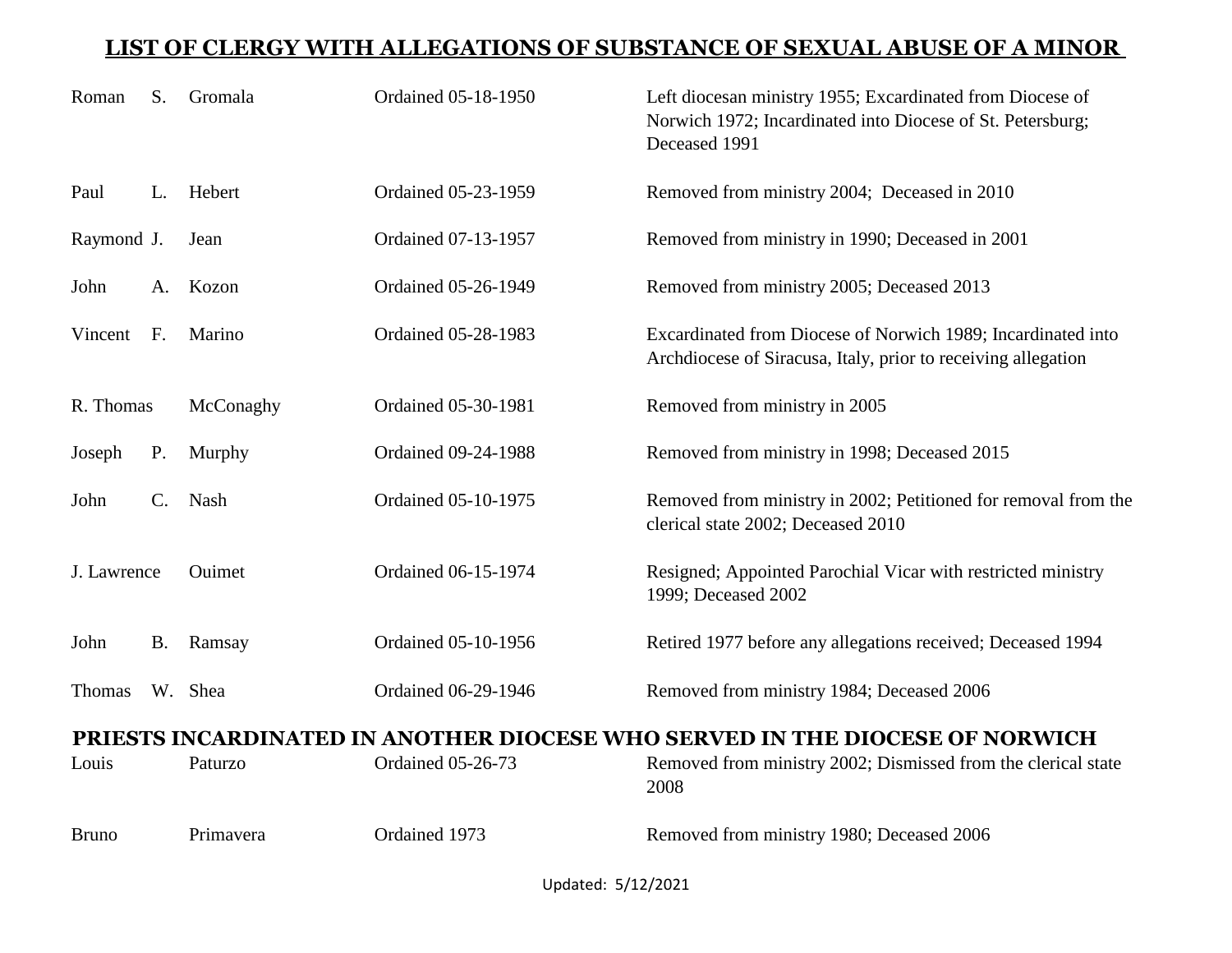#### **PRIESTS BELONGING TO A RELIGIOUS ORDER WHO SERVED IN THE DIOCESE OF NORWICH**

| J.                                                                                                                                                                                                                                                                                                                                                                                                           |                | Ordained 10-06-1974 (Society of<br>Mary)                                                           | Removed from ministry in 1992; Deceased 2007                                                                  |  |
|--------------------------------------------------------------------------------------------------------------------------------------------------------------------------------------------------------------------------------------------------------------------------------------------------------------------------------------------------------------------------------------------------------------|----------------|----------------------------------------------------------------------------------------------------|---------------------------------------------------------------------------------------------------------------|--|
|                                                                                                                                                                                                                                                                                                                                                                                                              | Many, SSE      | Ordained 01-26-1974 (Society of<br>St. Edmund)                                                     | Assigned in Diocese by Religious Order 1978; Reassigned by<br>Religious Order 1981 before allegation received |  |
|                                                                                                                                                                                                                                                                                                                                                                                                              | Orteneau, SJ   | Ordained 06-19-1982 (Society of<br>Jesus)                                                          | Reassigned by Religious Order 1981; Deceased 2009                                                             |  |
|                                                                                                                                                                                                                                                                                                                                                                                                              |                | Ordained 1968 (Dominican)                                                                          | Removed from ministry; Dismissed from the clerical state 2011;<br>Deceased 2015                               |  |
|                                                                                                                                                                                                                                                                                                                                                                                                              | Sullivan, OCSO | Ordained 06-12-1954 (Trappist)                                                                     | Dismissed from the clerical state 1970                                                                        |  |
|                                                                                                                                                                                                                                                                                                                                                                                                              | Paschal, OSB   | Order of St. Benedict                                                                              | Reassigned by Religious Order 1993                                                                            |  |
| PRIESTS WHO SERVED IN THE DIOCESE OF NORWICH WHO HAD ALLEGATIONS IN OTHER<br>PLACES BUT NOT IN THE DIOCESE OF NORWICH<br>$\mathbf{D}_{n+1}$ of $\mathbf{D}_{n+1}$ is the set of $\mathbf{D}_{n+1}$ and $\mathbf{D}_{n+1}$ is the set of $\mathbf{D}_{n+1}$ is the set of $\mathbf{D}_{n+1}$ is the set of $\mathbf{D}_{n+1}$ is the set of $\mathbf{D}_{n+1}$ is the set of $\mathbf{D}_{n+1}$ is the set of |                |                                                                                                    |                                                                                                               |  |
|                                                                                                                                                                                                                                                                                                                                                                                                              |                | Doyle, SM<br>Leo Pelkington, OP<br>$\mathbf{V}$ , and $\mathbf{D}$ $\mathbf{D}$ , and $\mathbf{V}$ |                                                                                                               |  |

| Kenneth P. | <b>Bonadies</b> | <b>Ordained 5-21-1965</b>        | Priest of Diocese of Steubenville, OH, Retired, December 31, |
|------------|-----------------|----------------------------------|--------------------------------------------------------------|
|            |                 |                                  | 2004, before any claims against him were received. Removed   |
|            |                 |                                  | from ministry September 11, 2018.                            |
| Joseph     | <b>Buckley</b>  | Ordained 05-21-1932 (Hartford)   | Deceased 1975                                                |
| William    | Cullen, SJ      | Ordained 1965 (Society of Jesus) | Removed from ministry in 2005; Deceased 2010                 |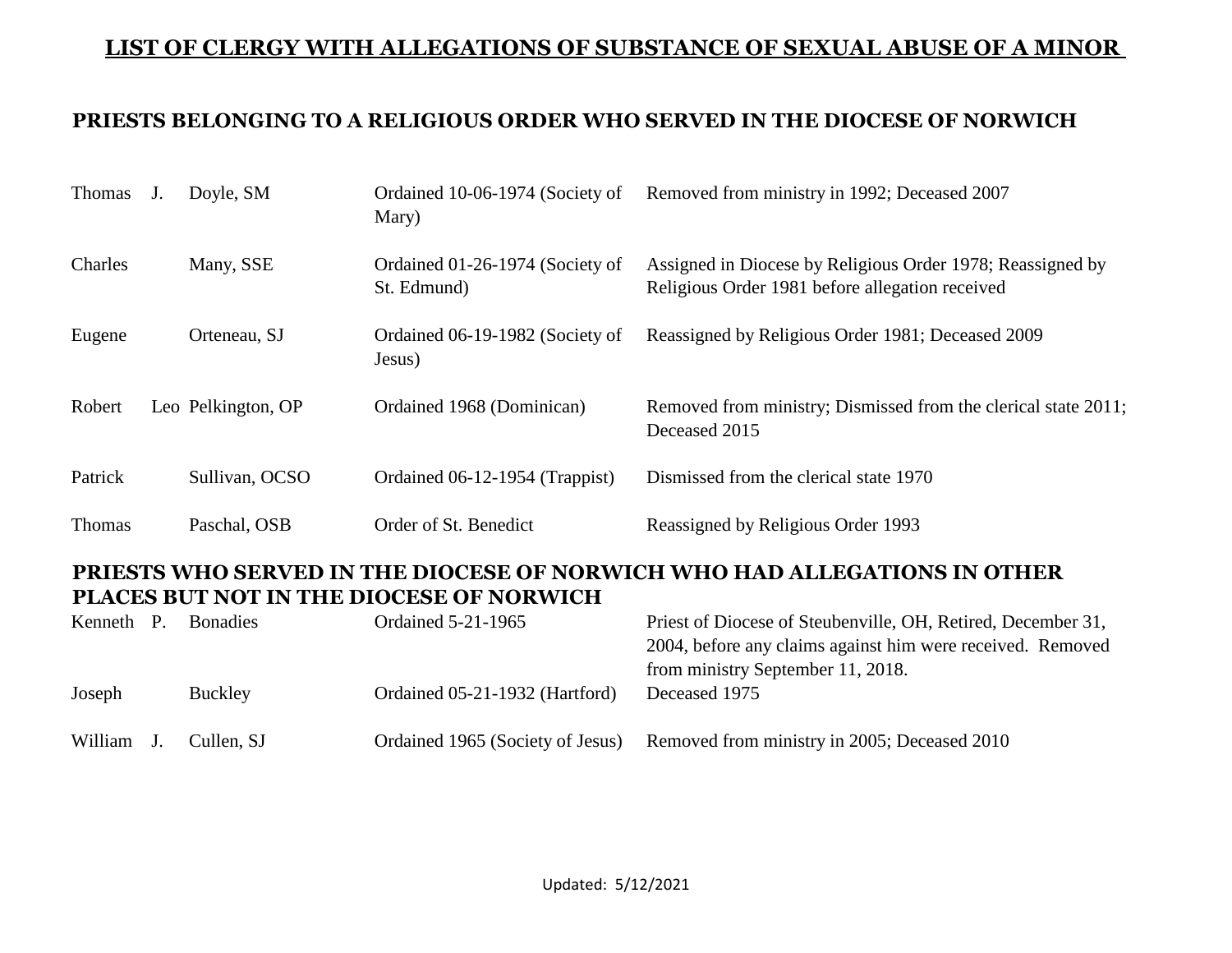| John    | F.        | Dority, OFM  | Ordained 02-18-1967 (Order of<br>Friars Minor)                                 | Granted an Indult of Departure from Religious Order and<br>returned to the Lay State-1980; Resides in the Diocese of<br>Norwich but has never been affiliated with the Diocese in any<br>capacity. |
|---------|-----------|--------------|--------------------------------------------------------------------------------|----------------------------------------------------------------------------------------------------------------------------------------------------------------------------------------------------|
| Ivan    |           | Ferguson     | Ordained 05/06/1970 (Auxiliary<br>Priest-Missionaries of the Holy<br>Apostles) | Incardinated into the Archdiocese of Hartford 02/09/1979;<br>Removed from Ministry 03/04/1993; Deceased 12/16/2002;<br>Diocese has no other information.                                           |
| Joseph  |           | Gorecky      | Ordained 1959 (Bridgeport)                                                     | Deceased 1988                                                                                                                                                                                      |
| Michael |           | Krol         | Ordained 1945 (Austin, TX)                                                     | Left diocese 1963; Deceased 1996                                                                                                                                                                   |
| Stephan |           | Johnson, CSP | Ordained 05-16-1981 (Paulist<br>Fathers)                                       | Left diocese 1987; Left Religious Order 07/12/1996                                                                                                                                                 |
| Felix   |           | Maguire      | Ordained 05-18-1950 (Hartford)                                                 | Removed from ministry 1992; Deceased 2008                                                                                                                                                          |
| Edward  | <b>P.</b> | McGrath, SDB | Ordained 06-29-1969 (Salesians<br>Don Bosco)                                   | Deceased 1998                                                                                                                                                                                      |
| Frank   | J.        | McManus, SJ  | Ordained 06-09-1973 (Society of<br>Jesus)                                      | Deceased 2015                                                                                                                                                                                      |
| Peter   |           | Mitchell     | Ordained 05-03-1951 (Hartford)                                                 | Removed from ministry 2001                                                                                                                                                                         |
| Joseph  |           | Owens, SJ    | Ordained 1971 (Society of Jesus)                                               | Resided in the Diocese, assigned by religious superiors to work<br>not affiliated with the Diocese of Norwich. Diocese has no other<br>information.                                                |
| Paul    |           | Pinard, SSE  | Ordained 05-22-1959 (Society of<br>St. Edmund)                                 | Removed from diocesan ministry 2004; Deceased 2017                                                                                                                                                 |